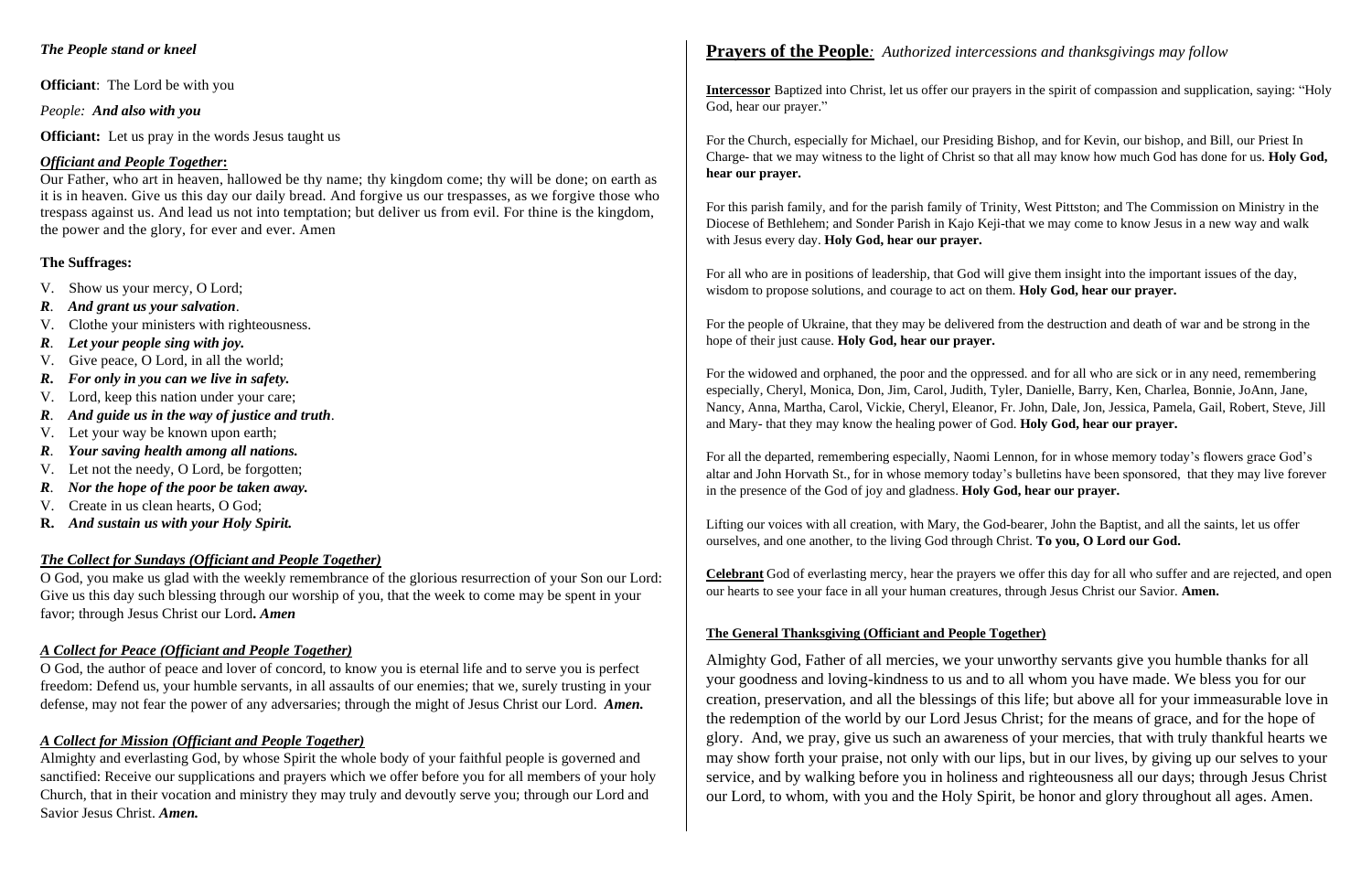# **A Prayer of St. John Chrysostom**

Almighty God, you have given us grace at this time with one accord to make our common supplication to you; and you have promised through your wellbeloved Son that when two or three are gathered together in his Name you will be in the midst of them: Fulfill now, O Lord, our desires and petitions as may be best for us; granting us in this world knowledge of your truth, and in the age to come life everlasting. *Amen.*

*Then may be said:*

**Officiant**: Let us bless the Lord.

*People: Thanks be to God.*

*The Officiant may then conclude with one of the following:*

The grace of our Lord Jesus Christ, and the love of God, and the fellowship of the Holy Spirit, be with us all evermore. *Amen.**2 Corinthians 13:14*

May the God of hope fill us with all joy and peace in believing through the power of the Holy Spirit. *Amen. Romans 15:13*

Glory to God whose power, working in us, can do infinitely more than we can ask or imagine: Glory to him from generation to generation in the Church, and in Christ Jesus for ever and ever. *Amen. Ephesians 3:20,21*

# **Recessional Hymn: 558 Faith Of Our Fathers**



### **The Invitatory and Psalter**

*All stand* 

**Officiant:** Lord, Open our Lips

**People: And our mouth shall proclaim your praise.**

### **Officiant:**

Glory to the Father, and to the Son, and to the Holy Spirit: **as it was in the beginning, is now, and will be forever. Amen.** 

**Officiant**: The earth is the Lord's for He made it: (**ALL**) **COME LET US ADORE HIM.**

**Venite: Psalm 95:1-7** *(Congregation responds after the asterisk)* Come, let us sing to the Lord; **\* let us shout for joy to the Rock of our salvation.** Let us come before his presence with thanksgiving **\*and raise a loud shout to him with psalms.**

For the Lord is a great God, **\* and a great King above all gods.** In his hand are the caverns of the earth, **\*and the heights of the hills are his also.** The sea is his, for he made it, **\*and his hands have molded the dry land.** Come, let us bow down, and bend the knee, **\*and kneel before the Lord our Maker.** For he is our God, and we are the people of his pasture and the sheep of his hand. **\*Oh, that today you would hearken to his voice!**

**The Lessons (see insert) The Gospel: Hymn: 411 (Vs 1-3) (Vs 4-6) O Bless The Lord My Soul The Homily**

### **HYMN FOR FATHER'S DAY-** *sung by the choir*

# **The Apostles' Creed** (*Officiant and People together, all standing)*

I believe in God, the Father almighty, creator of heaven and earth; I believe in Jesus Christ, his only Son, our Lord. He was conceived by the power of the Holy Spirit and born of the Virgin Mary. He suffered under Pontius Pilate, was crucified, died, and was buried. He descended to the dead. On the third day he rose again. He ascended into heaven and is seated at the right hand of the Father. He will come again to judge the living and the dead. I believe in the Holy Spirit, the holy catholic Church, the communion of saints, the forgiveness of sins, the resurrection of the body, and the life everlasting. Amen.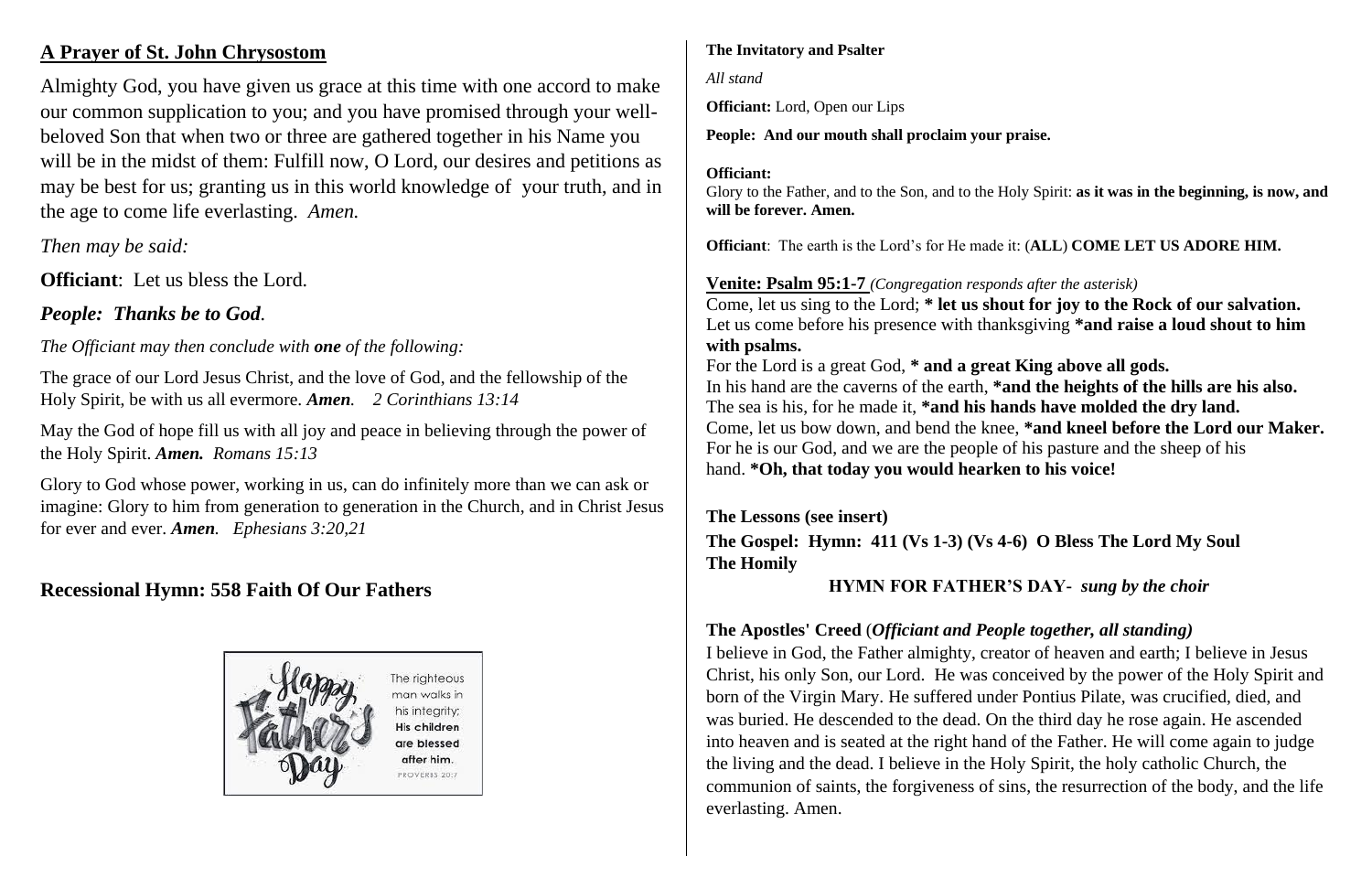*St. Mark's and St. John's Episcopal Church June 19th, 2022 2 Pentecost Morning Prayer ~ Rite 2* 

**Processional Hymn: 718 God Of Our Fathers**

**Officiant:** Lord, Open our Lips

**Officiant:** Let the words of my mouth and the meditation of my heart be acceptable in your sight, O Lord My strength and my redeemer.

**People:** *And our mouth shall proclaim your praise.*

### **Confession of Sin**

*The Officiant says to the people*: Let us confess our sins against God and our neighbor.

*Silence may be kept.*

### *(Officiant and People together, all kneeling)*

Most merciful God, we confess that we have sinned against you in thought, word, and deed, by what we have done, and by what we have left undone. We have not loved you with our whole heart; we have not loved our neighbors as ourselves. We are truly sorry and we humbly repent. For the sake of your Son Jesus Christ, have mercy on us and forgive us; that we may delight in your will, and walk in your ways, to the glory of your Name. **Amen.**

Altar Flowers: Today's Altar Flowers are In Loving Memory of my mother, Naomi Lennon and in honor of her June 19<sup>th</sup> Birthday by Judy Lennon

### Mark Your Calendar, Save the Date! Help is very much needed and appreciated for the Race Street Run, held this year on June  $25<sup>th</sup>$ . Please see Tom Lager.

## **The Priest (if present) alone stands and says:** *\*If no Clergy present, Lay leader and People Read together using the words in parenthesis*

Almighty God have mercy on you (*us*), forgive you (*us*) all your (*our*) sins through our Lord Jesus Christ, strengthen you (*us*) in all goodness, and by the power of the Holy Spirit keep you (*us*) in eternal life. **Amen.**

## **ANNOUNCEMENTS**

Blessing Box- Items most needed: Canned Soup, Boxed Macaroni and Cheese, Cereal, Juice, Peanut Butter, Non-Peanut Spreads, Jelly, Crackers, Tuna, Canned Chicken, Canned Beef, Instant Mashed Potatoes, Canned Potatoes, Dry Pasta, Pasta Sauce, Canned Fruit, Canned Pasta, Baby Items, Socks and Toiletry Items. Thank you!

The 2022 Book has opened to take reservations for Bulletin and Flower Sponsorship. If you would like to reserve a specific date, please contact the office. Bulletin Sponsorship fee is \$10 for Sunday Services, Ash Wednesday, and Holy Week Services and \$20 for Holidays (Christmas & Easter). Altar Flower Sponsorship is \$28.00.

Bulletin Sponsor: Today's Bulletins are given In Loving Memory of our Pop, John Horvath Sr. by wife, Cheryl, his children, grandchildren and great grandchild

### Lay Reader Schedule

Counters Needed- We need at least 2 volunteers who regularly attend the 9:30am Services to collect the tithing envelopes, tally the amount, and place in the office safe immediately following the 9:30am service. For more information, please contact the parish office.

Jim Thorpe Market AND Redner's Receipts – If you or know someone who shops at these grocery stores, please save the receipts. There are bags located outside the Vestibules of the Church and Chapel where the registered tapes can be dropped off. Thank you! For Redner's Receipts: Please use your Redner's Rewards card, in order for us to use the Redner's receipts, the person submitting them must have used their Redner's Savings Card for the purchase. Redner's will not let us submit tapes unless the words "Save-a-tape total" appear at the bottom of the tape.

SICK AND HOMEBOUND– Please remember in your prayers: Cheryl, Monica, Don, Jim, Carol, Judith, Tyler, Danielle, Barry, Ken, Charlea, Bonnie, JoAnn, Jane, Nancy, Anna, Martha, Carol, Vickie, Cheryl, Eleanor, Fr. John, Dale, Jon, Jessica, Pamela, Gail, Robert, Steve, Jill and Mary

The parish clergy do want to attend to your needs. Please notify the parish office immediately upon the hospitalization of any family members. To schedule Baptisms, Weddings, etc. – Please contact the parish office (570-325-2241)

| Date     | Reading                    | $8:00$ AM             | $9:30$ AM          |
|----------|----------------------------|-----------------------|--------------------|
| 06/19/22 | 2nd Sunday after Pentecost | <b>NO 8AM SERVICE</b> | Zack Baker         |
| 06/26/22 | 3rd Sunday after Pentecost | <b>Bill Diehm</b>     | Tom Lager          |
| 07/03/22 | 4th Sunday after Pentecost | Deb Fry               | <b>Gail Martin</b> |
| 07/10/22 | 5th Sunday after Pentecost | Rose Douglas          | Diane Lager        |
| 07/17/22 | 6th Sunday after Pentecost | Sue Urban             | Jill Perry         |
| 07/24/22 | 7th Sunday after Pentecost | Sue Ellen Andreas     | Jim Pompa Jr       |
| 07/31/22 | 8th Sunday after Pentecost | Ammon Hontz           | Zack Baker         |